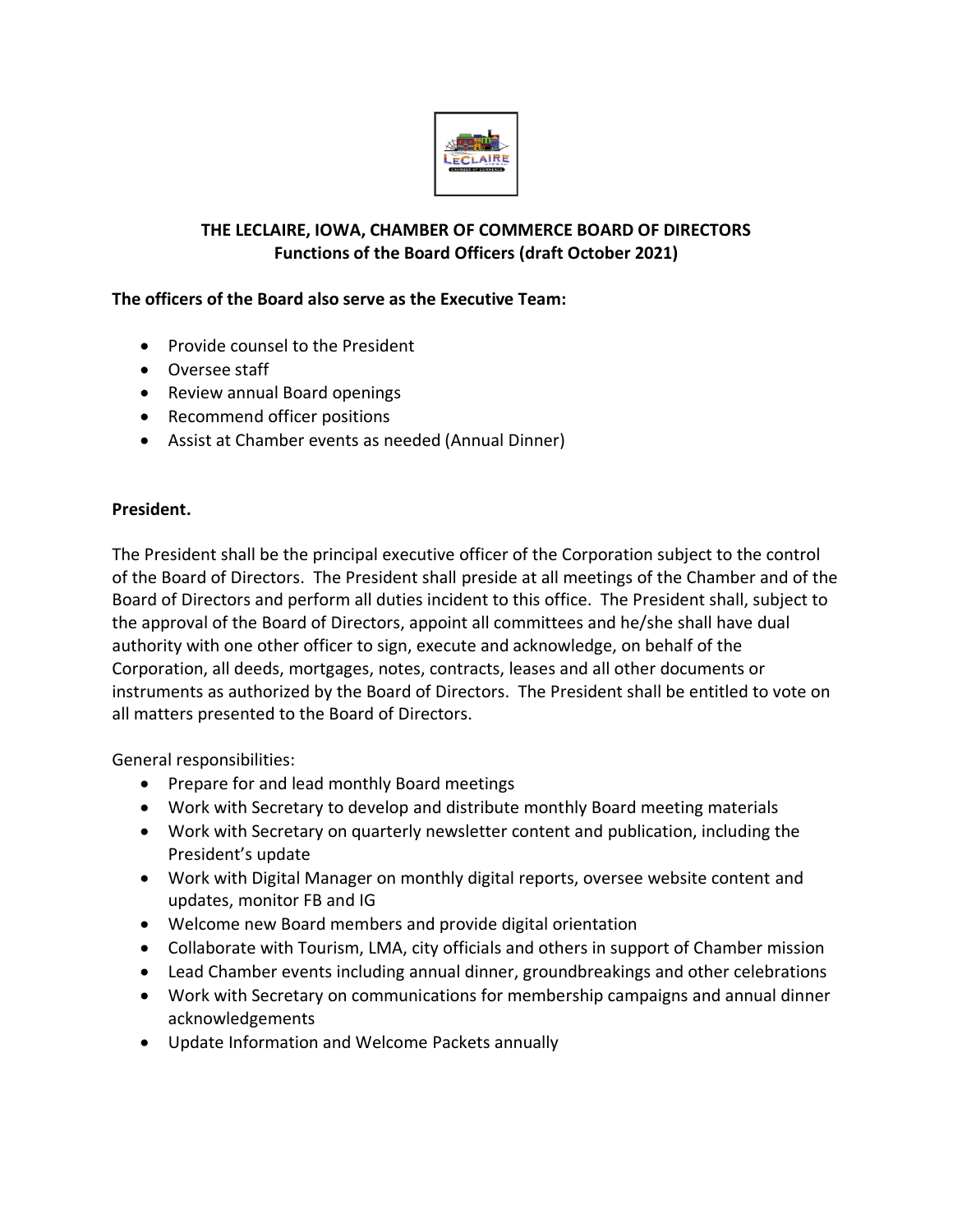## **Vice President.**

In the absence of the President or in the event of his/her death, inability or refusal to act, the Vice-President shall perform the duties of the President, and when so acting, shall have all the powers of and be subject to all the restrictions upon the President. When acting in such stead, the Vice President shall be entitled to vote on all matters presented to the Board of Directors.

General responsibilities:

- Prepares for and leads monthly Board meetings in absence of President
- Leads all events in the absence of the President
- Coordinates Annual Dinner celebration
- Sets networking schedule
- Schedules groundbreaking and other celebrations
- Works with Treasurer to develop annual budget including salary increases for personnel
- Makes all bank deposits and maintains checkbook, including monthly payroll checks
- Receives and distributes Chamber mail

### **Secretary.**

The Secretary shall, in the event an Executive secretary is not hired by the Board of Directors, keep the minutes of the Board of Directors' meetings, see that all notices are duly given in accordance with the provision of the by-laws or as required by law, be the custodian of the corporate records, conduct all official correspondence and communications and keep all books of the account and membership records. In the event an Executive Secretary has been hired, the secretary shall assist the Executive Secretary in such duties.

General responsibilities:

- Assists Chamber Secretary with Board meeting minutes
- Maintains FB Highlights report
- Assists with quarterly newsletter content and publication
- Assists with annual updates to Welcome and Info packets
- Assists with website review and update

### **Treasurer.**

The Treasurer shall receive and disburse all funds and keep the books and accounts of the Corporation. All disbursements shall be made by check or ACH/ automatic payment, and signed by the Treasurer and any signer authorized by the Board of Directors. The Treasurer shall make a report to the Board of Directors monthly and perform any and all other duties and exercises as from time to time may be delegated and assigned to him/her by the President of Board of Directors.